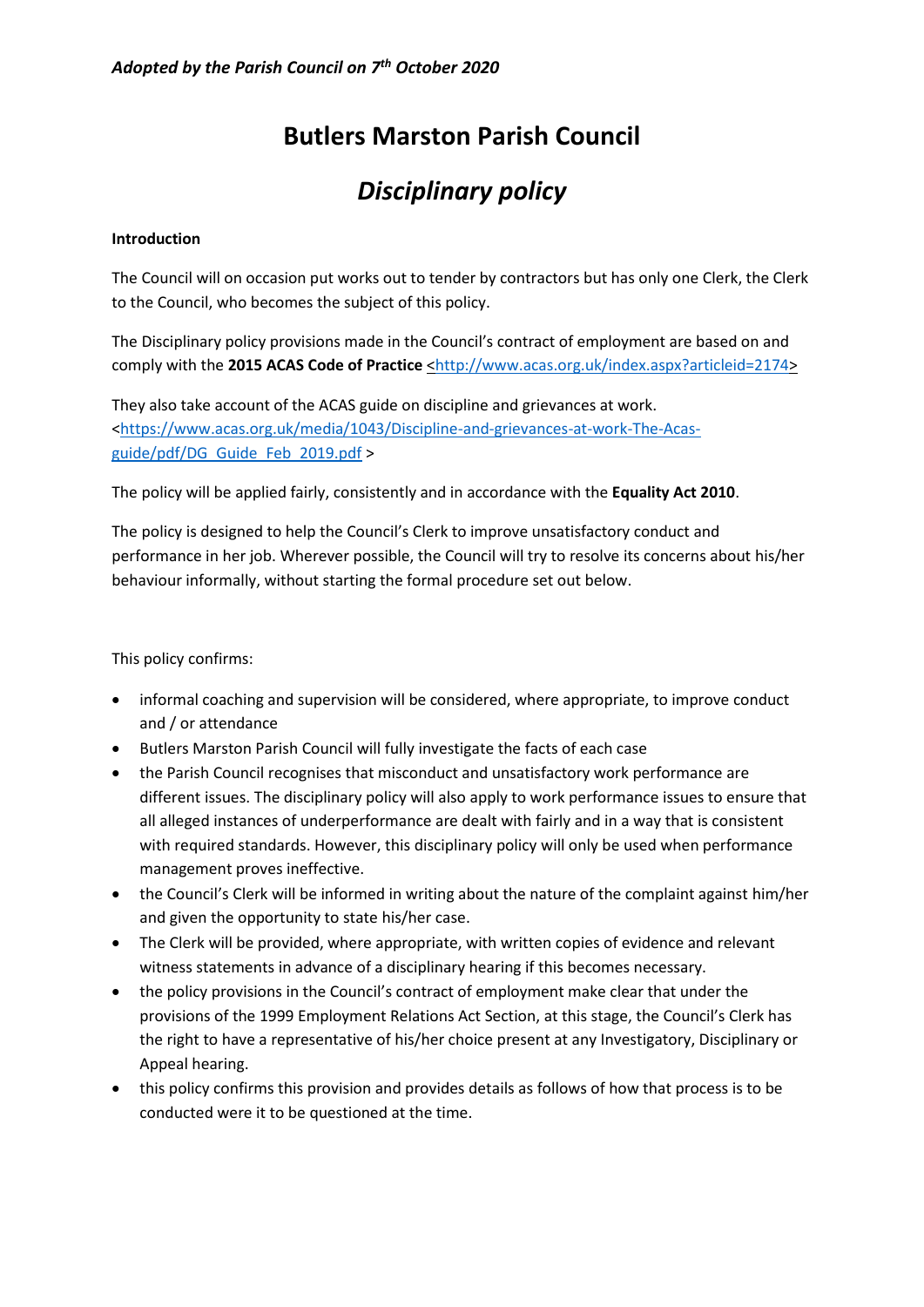• the representative is permitted to address such meetings, to put the Clerk's case and confer with the Clerk. The representative cannot answer questions put to the Clerk, address the meeting against the Clerk's wishes or prevent the Clerk from explaining his/her case.

## **Attendance**

The Clerk and his/her chosen representative if involved, must make all reasonable efforts to attend the hearing.

The Council will give the Clerk reasonable notice of any meetings in this procedure. The Clerk must make all reasonable efforts to attend. Failure to attend any meeting may result in it going ahead and a decision being taken. Should the Clerk not attend a meeting, he/she will be given the opportunity to be represented and to make written submissions

If the Clerk's representative is not available for the proposed date of the meeting, he/she can request a postponement and can propose an alternative date that is within five working days of the original meeting date unless it is unreasonable not to propose a later date

Any changes to specified time limits in the Council's procedure must be agreed by the Clerk and the Council.

## **Respect for Privacy**

Information about the disciplinary matter raised by the Council will be restricted to those involved in the disciplinary process. A record of the reason for disciplinary action and the action taken by the Council is confidential to the Clerk. The Clerks' disciplinary records will be held by Butlers Marston Parish Council in accordance with the General Data Protection Regulations (GDPR)

Audio or video recordings of the proceedings at any stage of the disciplinary procedure are prohibited, unless agreed by all affected parties.

#### **Disciplinary action**

Disciplinary action taken by the Council can include a written warning, final written warning or dismissal.

This procedure may be implemented at any stage if the Clerk's alleged misconduct warrants this.

Except for gross misconduct when the Clerk may be dismissed without notice, the Council will not dismiss the Clerk on the first occasion that it decides there has been misconduct.

If the Clerk is suspended following allegations of misconduct, it will be on full pay and only for such time as is necessary. Suspension is not a disciplinary sanction. The Council will write to the Clerk to confirm any period of suspension and the reasons for it.

The Parish Council may consider mediation at any stage of the disciplinary procedure where appropriate (for example where there have been communication breakdowns or allegations of bullying or harassment). Mediation is a dispute resolution process that requires the consent of affected parties.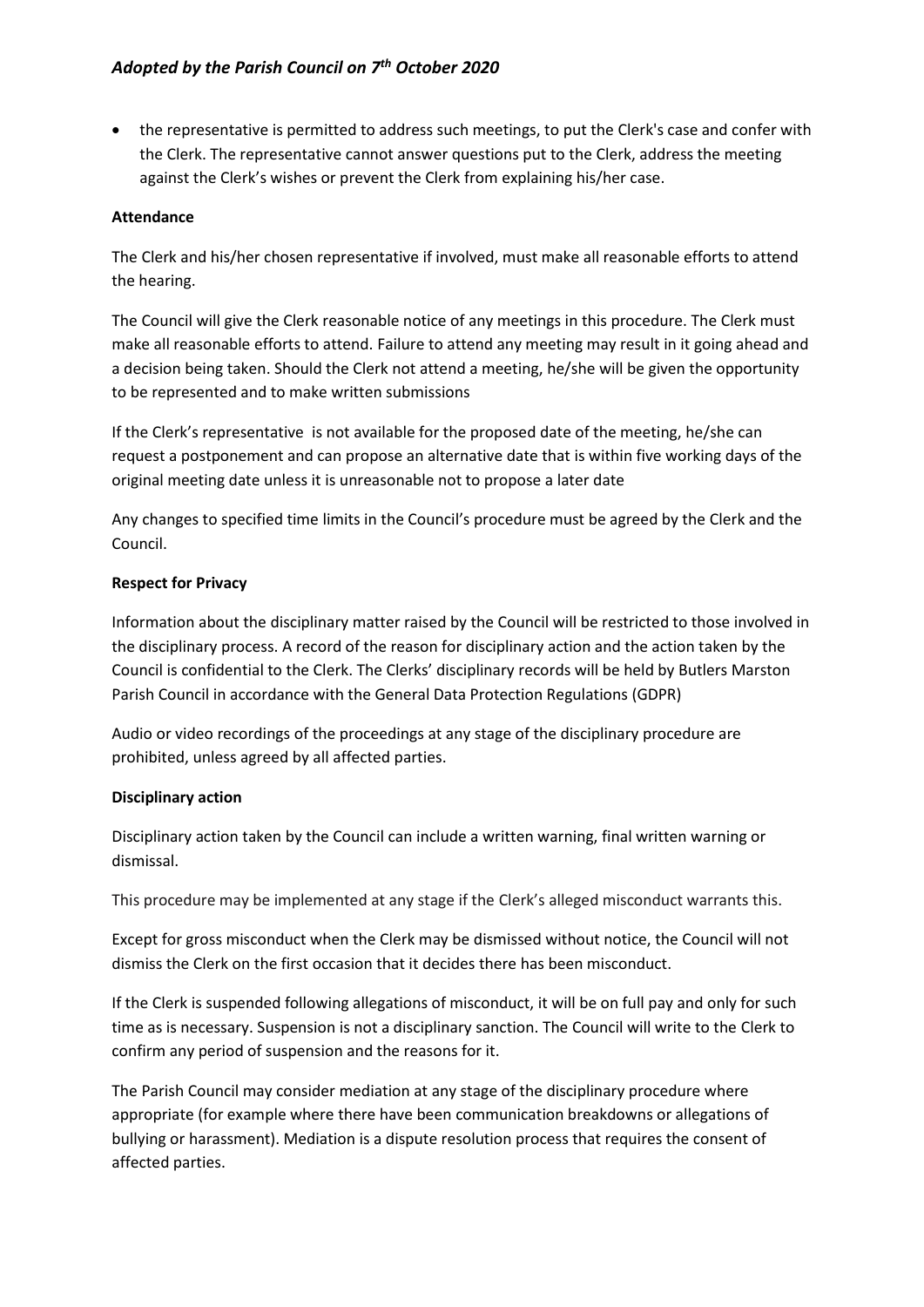# **Examples of misconduct**

Misconduct is Clerk behaviour that can lead to the employer taking disciplinary action. The following list contains some examples of misconduct. The list is not exhaustive:

- o unauthorised absence
- o poor timekeeping
- o misuse of the Council's resources and facilities including telephone, email and internet
- o inappropriate behaviour
- o refusal to follow reasonable instructions
- o breach of health and safety rules.

#### **Examples of gross misconduct**

Gross misconduct is misconduct that is so serious that it is likely to lead to dismissal without notice. The following list contains some examples of gross misconduct. The list is not exhaustive:

- o bullying, discrimination and harassment
- o incapacity at work because of alcohol or drugs
- o violent behaviour
- o fraud or theft
- o gross negligence
- o gross insubordination
- $\circ$  serious breaches of Council policies and procedures e.g. the Health and Safety Policy, Equality and Diversity Policy, Data Protection Policy and any policies regarding the use of information technology
- o serious and deliberate damage to property
- $\circ$  use of the internet or email to access pornographic, obscene or offensive material
- o disclosure of confidential information.

#### **Suspension**

If allegations of gross misconduct or serious misconduct are made, the Council may suspend the Clerk while further investigations are carried out. Suspension will be on full pay. Suspension does not imply any determination of guilt or innocence, as it is merely a measure to enable further investigation.

While on suspension, the Clerk is required to be available during normal hours of work in the event that the Council needs to make contact. The Clerk must not otherwise contact or attempt to contact or influence anyone connected with the investigation in any way.

Similarly, while on suspension, the Clerk will not be required to fulfil any other work commitments. The Council will make arrangements for the Clerk to access any information or documents required to respond to any allegations.

#### **Examples of unsatisfactory work performance**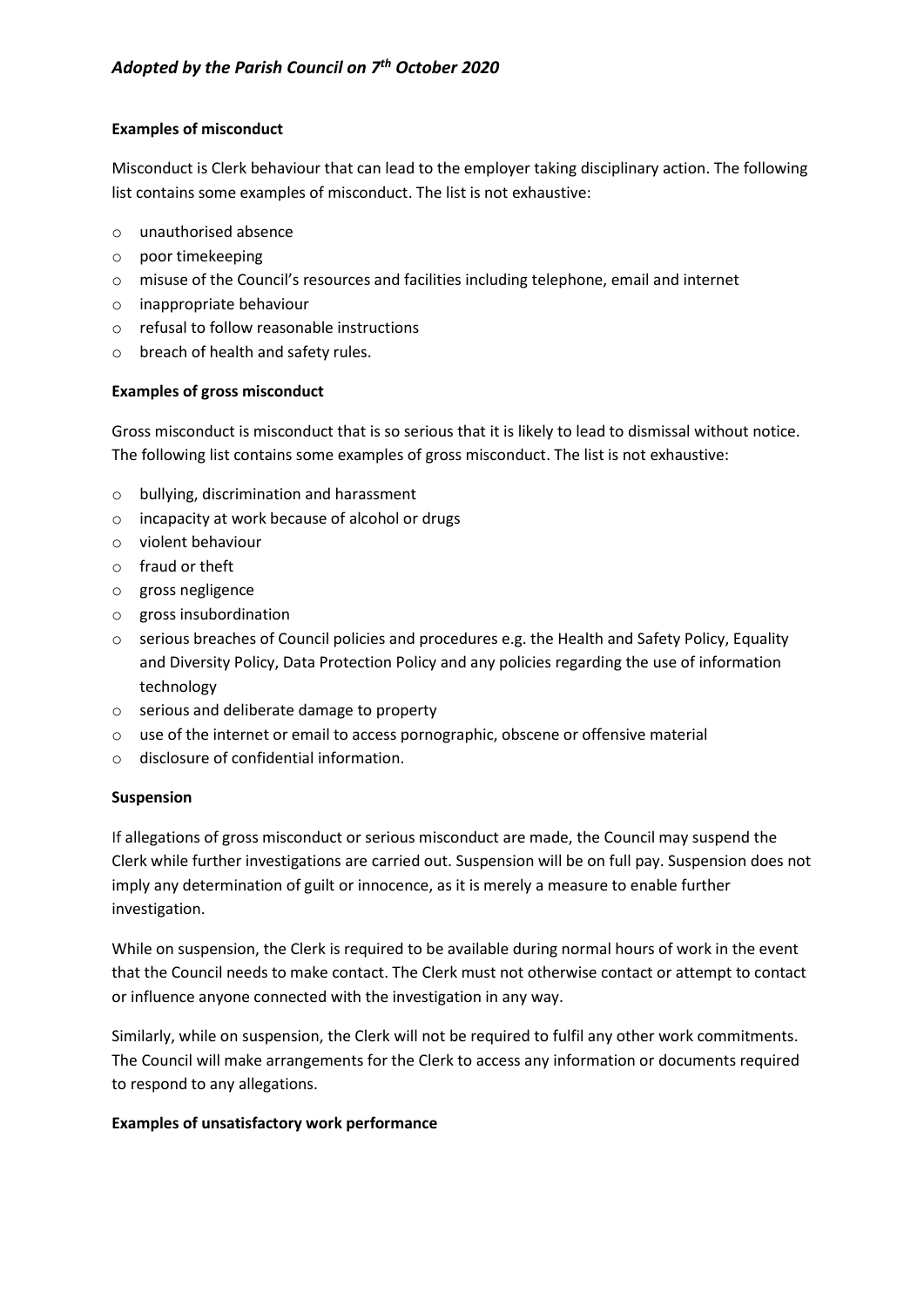# *Adopted by the Parish Council on 7th October 2020*

The following list contains some examples of unsatisfactory work performance: The list is not exhaustive.

- o inadequate application of management instructions/office procedures
- o inadequate IT skills
- o unsatisfactory management of staff
- o unsatisfactory communication skills.

#### INFORMAL PROCEDURES

The Council may make preliminary enquiries to establish the basic facts of what has happened in order to understand whether there may be a case to answer under this disciplinary procedure.

If, on behalf of the Council the Chair believes there may be a disciplinary case to answer, the Council may initiate a more detailed investigation undertaken to establish the facts of a situation or to establish the perspective of others who may have witnessed misconduct.

Where minor concerns about conduct become apparent, it is the Chairman's responsibility to raise this with the Clerk and to clarify the improvements required. A file note will be made and kept by the Chairman. The informal discussions are not part of the formal disciplinary procedure. If the conduct fails to improve, or if further matters of conduct become apparent, the Chairman may decide to formalise the discussions and invite the Clerk to a first stage disciplinary hearing.

## **Disciplinary investigation**

A formal disciplinary investigation may sometimes be required to establish the facts and whether there is a disciplinary case to answer.

If a formal disciplinary investigation is required, the Council will appoint an Investigator who will be responsible for undertaking a fact-finding exercise to collect all relevant information. The Investigator will be independent and appointed from outside the Parish Council. The Investigator will be appointed as soon as possible after the allegations have been made. The Chair will inform the Investigator of the terms of reference of the investigation. The terms of reference should specify:

- the allegations or events that the investigation is required to examine
- whether a recommendation is required
- how the findings should be presented.
- who the findings should be reported to and who to contact for further direction if unexpected issues arise or advice is needed.

The Chairman will notify the Clerk in writing of the alleged misconduct and details of the person undertaking the investigation. The Clerk may be asked to meet the investigator as part of the disciplinary investigation. The Clerk will be given sufficient notice of the meeting with the Investigator so that he/she has reasonable time to prepare for it. The letter will explain the investigatory process and that the meeting is part of that process. The Clerk will be provided with a copy of this disciplinary procedure. The Parish Council will also inform the Clerk that when he/she meets with the Investigator, he/she will have the opportunity to comment on the allegations of misconduct.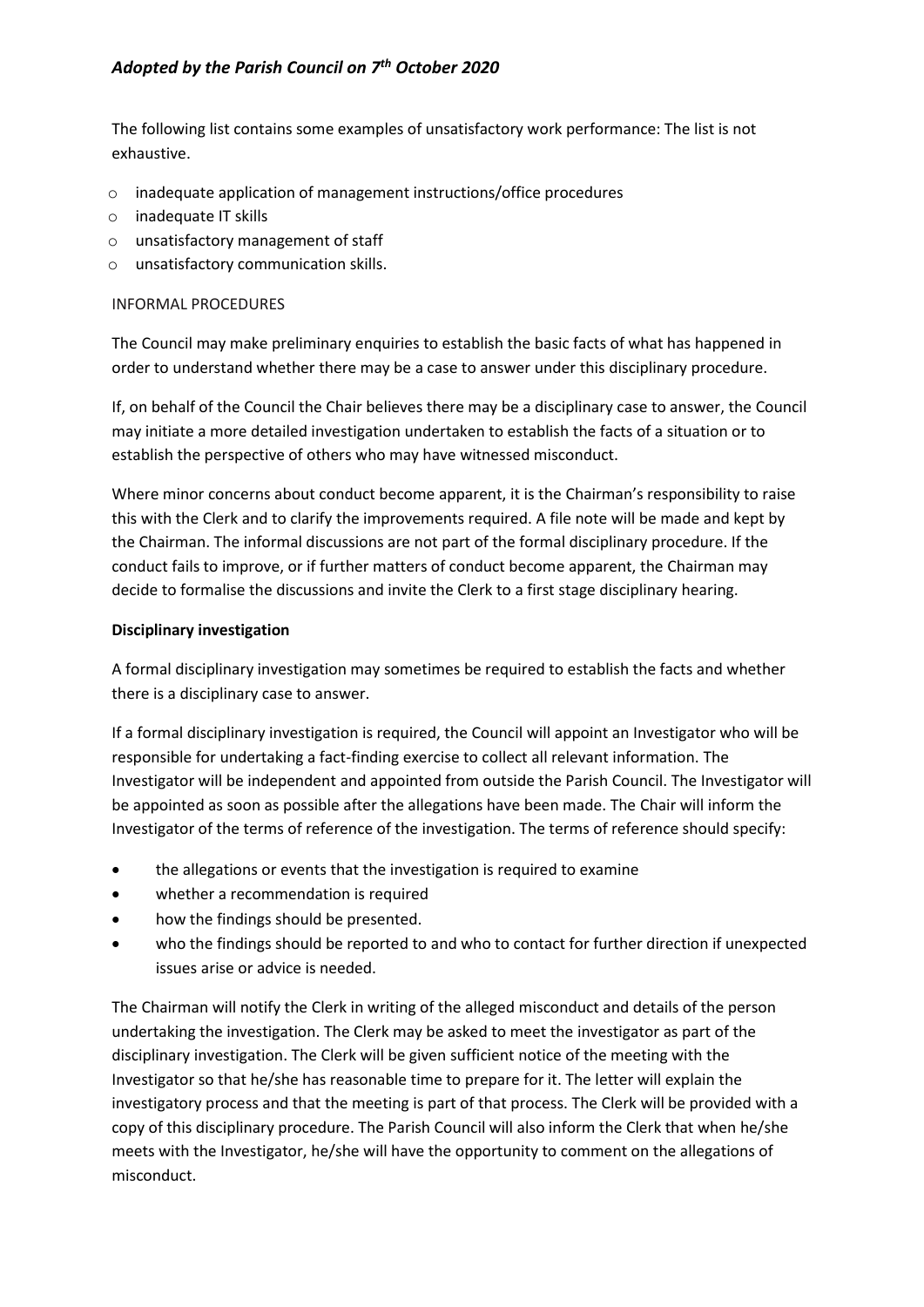# *Adopted by the Parish Council on 7th October 2020*

The Investigator will be asked to submit their findings within 20 working days of appointment where possible. In cases of alleged unsatisfactory performance or of allegations of minor misconduct, the appointment of an investigator may not be necessary and the Council may decide to commence disciplinary proceedings at the next stage - the disciplinary meeting (see below).

The Clerk may be accompanied or represented (for example by another Parish Clerk) at any investigatory meeting.

If there are other persons (e.g., Councillors, electors of the Parish or the Council's contractors) who can provide relevant information, the Investigator should try to obtain it from them in advance of the meeting with the Clerk.

The Investigator has no authority to take disciplinary action. His/her role is to establish the facts of the case as quickly as possible and prepare a report that recommends to the Chair of the Butlers Marston Parish Council whether or not disciplinary action should be considered under the policy.

The Investigator's report will contain his/her recommendations and the findings on which they were based. He/she will recommend either:

- the Clerk has no case to answer and there should be no further action under the Council's disciplinary procedure
- the matter is not serious enough to justify further use of the disciplinary procedure and can be dealt with informally or
- the Clerk has a case to answer and a formal hearing should be convened under the Council's disciplinary procedure.

The Investigator will submit the report to the Chairman which will decide whether further action will be taken.

If the Council decides that it will not take disciplinary action, it may consider whether mediation would be appropriate in the circumstances.

# FORMAL PROCEDURES

#### **The disciplinary meeting**

If the Chair concludes that there is a case to answer, the Parish Council will appoint a staffing subcommittee of three councillors, to formally hear the allegations. The staffing sub-committee will appoint a chairman from one of its members. The Investigator shall not sit on the sub-committee.

No Councillor with direct involvement in the matter shall be appointed to the sub-committee. In the event that that leaves a vacancy on the sub-committee, the place will be filled by a Councillor from another parish. The Clerk will be invited, in writing, to attend a disciplinary meeting. The sub– committee's letter will confirm the following:

- the names of its chairman and other two members
- details of the alleged misconduct, its possible consequences and the Clerk's statutory right to be accompanied at the meeting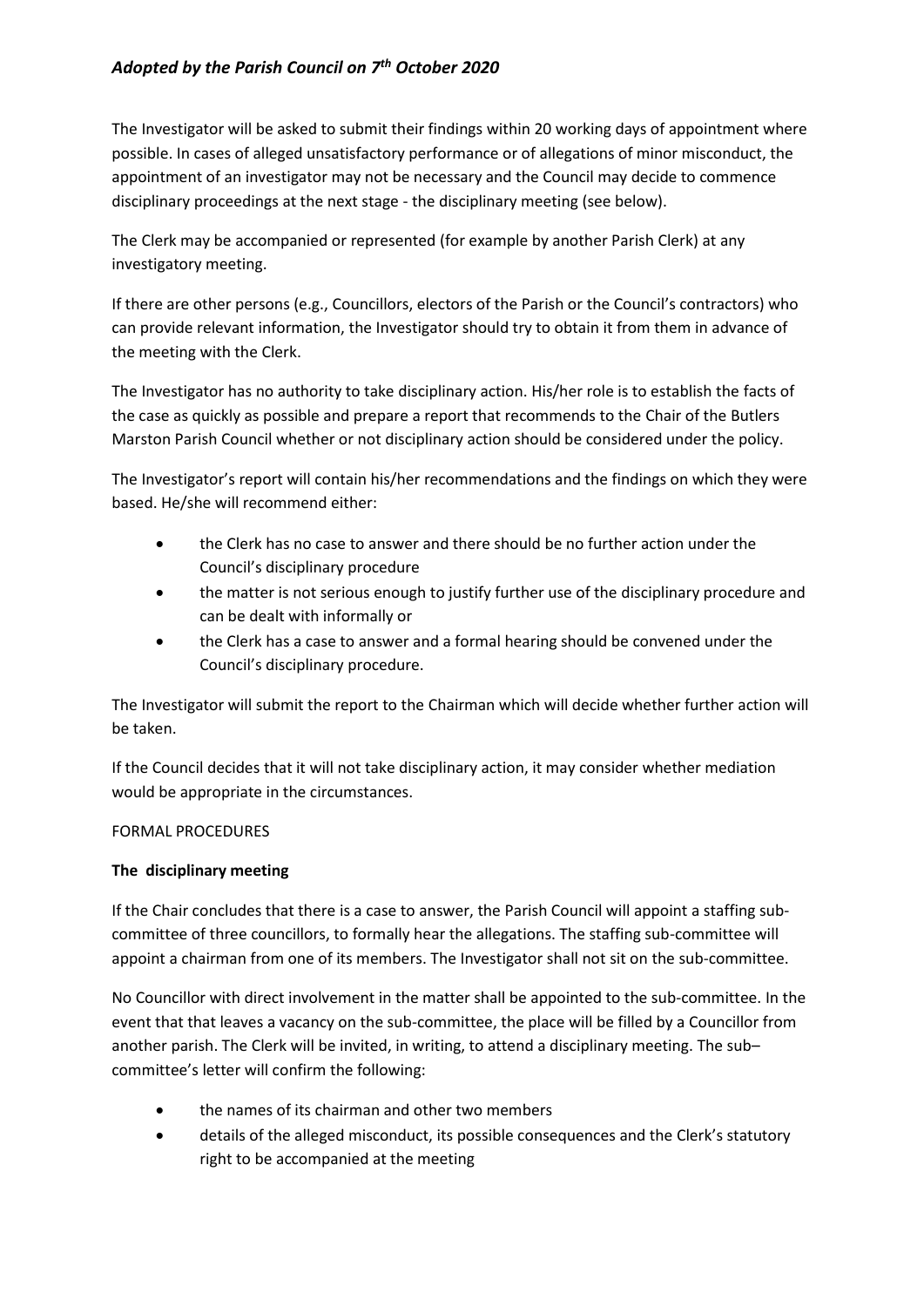- a copy of the information provided to the sub-committee which may include the investigation report, supporting evidence and a copy of this disciplinary procedure
- the time and place for the meeting. The Clerk will be given reasonable notice of the hearing so that he/she has sufficient time to prepare for it
- that witnesses may attend on the Clerk's and the Council's behalf and that both parties should inform each other of their witnesses names at least two working days before the meeting
- that the Clerk may be accompanied (for example, by another Parish Clerk or Union representative if he/she has one)

The purpose of the disciplinary meeting hearing is for the allegations to be put to the Clerk and then for the Clerk to give his/her perspective. It will be conducted as follows:

- the chairman will introduce the members of the sub-committee to the Clerk and explain the arrangements for the hearing
- the chairman will set out the allegations and invite the Investigator to present the findings of the investigation report (if there has been a previous investigation)
- the Chairman will invite the Clerk to present their account
- the Clerk (or his/her representative) will set out her case and present evidence (including any witnesses and/or witness statements)
- any member of the sub-committee and the Clerk (or his/her representative) may question the Investigator and any witness
- the Clerk (or companion) will have the opportunity to sum up

The Chairman will provide the Clerk with the sub-committee's decision with reasons, in writing, within five working days of the meeting. The Chairman will also notify the Clerk of the right to appeal the decision.

The disciplinary meeting may be adjourned to allow matters that were raised during the meeting to be further investigated by the sub-committee.

# **Disciplinary action**

If the sub-committee decides that there should be disciplinary action, it may be any of the following:

# **First written warning**

If the Clerks' conduct has fallen beneath acceptable standards, a first written warning will be issued. A first written warning will set out:

- the reason for the written warning, the improvement required (if appropriate) and the time period for improvement
- that further misconduct/failure to improve will result in more serious disciplinary action
- the Clerk's right of appeal